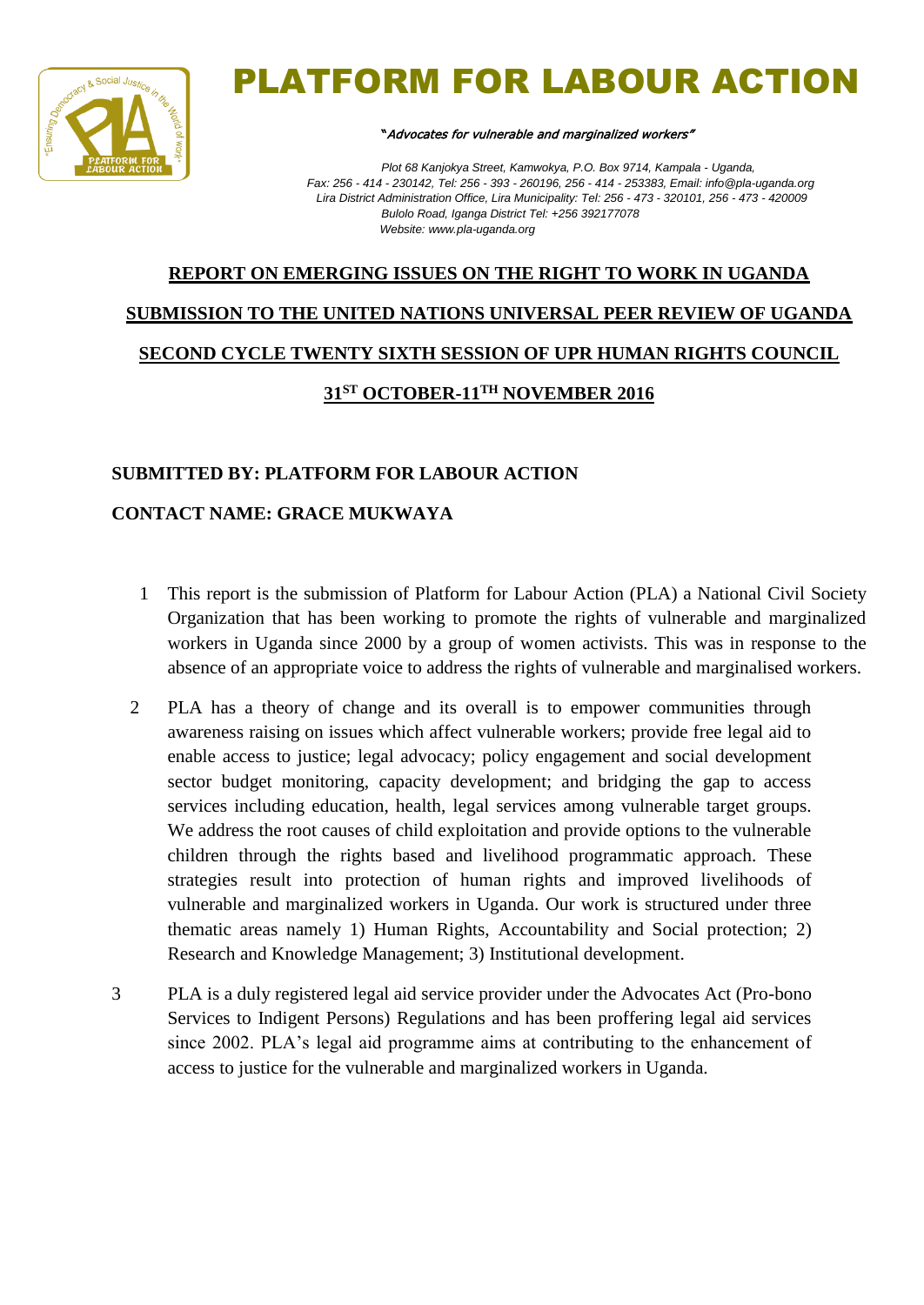

### **THE RIGHT TO WORK**

#### **A. EXECUTIVE SUMMARY**

- 1 The working population of Uganda is 13.9 million; 85 percent of these are employed in the informal sector which is characterized with low pay, exploitation, poor working conditions, lack of employment contracts and social protection.
- 2 The high levels of unemployment and rapid growing populations are factors that have led to transnational movement of women and youth in search of better lives and employment opportunities<sup>1</sup> some of whom have ended up victims of trafficking in persons.
- 3 Despite accounting for the majority of the workforce, the informal sector is insufficiently supported.<sup>2</sup>Operators in the informal economy lack skills, safe work places and social security. The sector has low productivity and is not regulated giving rise to a population of vulnerable and marginalized workers.  $36\%$ <sup>3</sup> of the Ugandan labour force is categorized as working poor with 28.1% engaged in elementary occupation which includes domestic workers, drivers, car washers, street vendors, 21.3% are plant and machine operations, 27.1% in crafts and related workers, service works 16.1% and this includes barbers, waiters and waitresses, persons selling goods in kiosks, shops, etc. Overall 24% of women in employment also face physical violence in addition to economic abuse that deprives them of their self-esteem and hinders their productivity.<sup>4</sup>
- 4 Under Article 12 of the East African Common Market Protocol, partner states are required to harmonize their labor laws and policies to facilitate free movement of labor within the East African Community. Kenya and Tanzania have already set minimum wages. Despite, this and strategic litigation, advocacy engagements on the issue and initiation of the Private Members Bill on the Minimum Wage in Parliament in 2012,to date Uganda still does not have an appropriate minimum wage.

#### **B. National Legal Framework**

<sup>2</sup>The Uganda Employment policy (2010)

**.** 

<sup>1</sup> United States Department of State, *2013 Trafficking in Persons Report - Uganda*, 19 June 2013, available at: http://www.refworld.org/docid/51c2f37c18.html [accessed 30 July 2014]

<sup>3</sup> Uganda Bureau of Statistics Labour Conditions Survey 2010

<sup>4</sup>Uganda Demographic and Household Survey 2011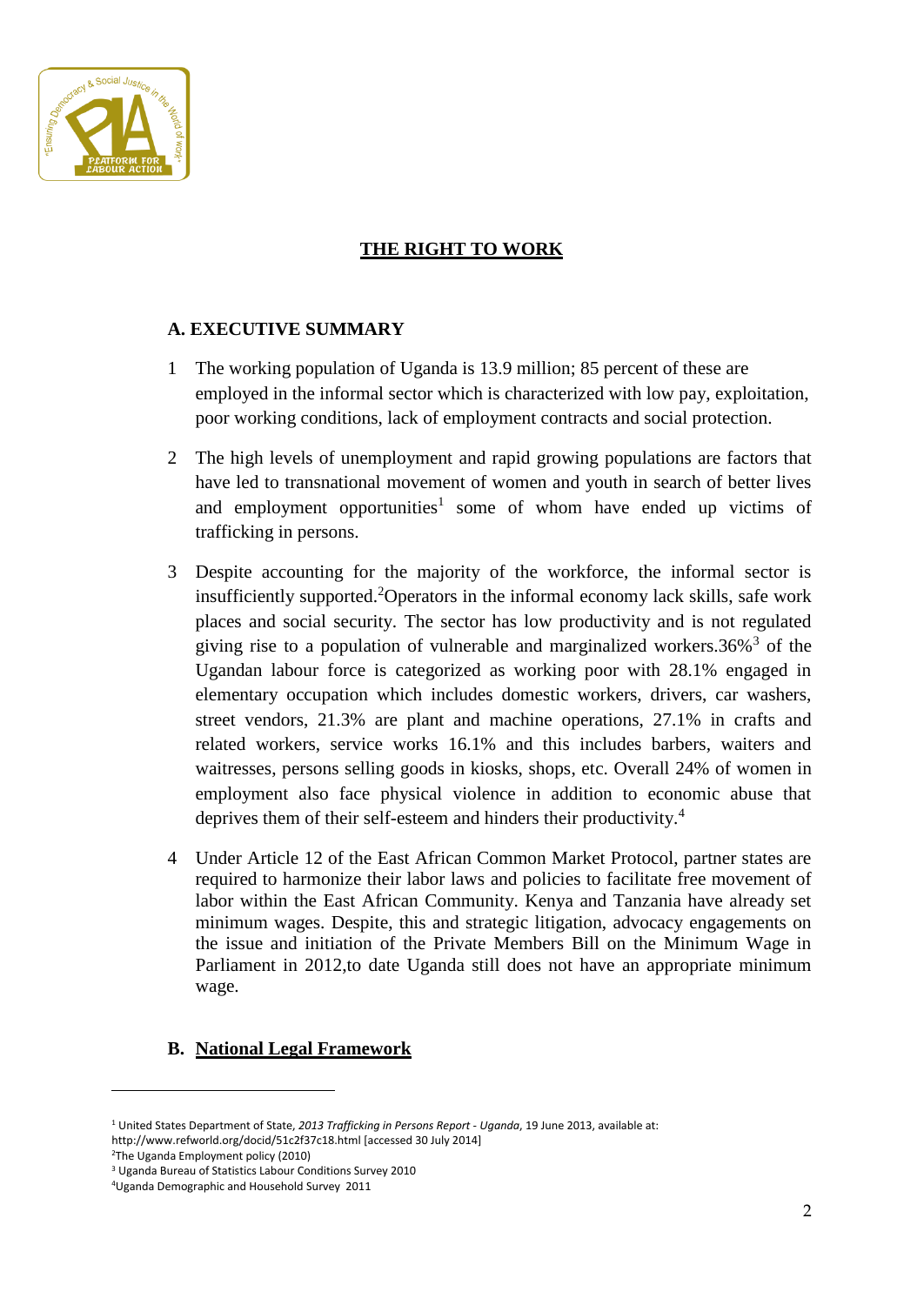

- 5 Workers rights within the Ugandan context are enshrined with the Constitution 1995 under Article 40 which calls for the enactment of laws by Parliament to provide for the right of persons to work under satisfactory, safe and healthy conditions; ensure equal payment for equal work without discrimination; to ensure that every worker is accorded rest and reasonable working hours and periods of holidays with pay, as well as remuneration for public holidays.
- 6 Article 40(1) of the constitution is reflected in the following laws which expound on workers' rights
	- The Employment Act No.6 (2006) which provides for workers rights and employers obligations
	- The Workers Compensation Act (Cap 225) which provides for the compensation of workers injured in the course of employment
	- The Occupational Safety and Health Act No.9 (2006) which provides for workplace safety and health
	- The Labour Unions Act No. 7 (2006) which provides for the establishment registration and management of labour unions
	- The Labour Disputes(Arbitration and Settlement)Act No. 8 (2006) which provides for industrial relations and the settlement of disputes
	- The National Social Security Fund Act(2011) which provides for the pension of workers in the private sector
	- The Minimum Wages Board and Wage Councils Act (Cap 221) which provides for the establishment of minimum wage advisory boards and wage councils for the regulation of the remuneration of workers.

#### **C. Policy Framework**

- 7 On a policy level, Uganda has in place an
- The Vision 2040
- The National Employment Policy 2010,
- The National Development Plan (2011/12-2015/16)
- The Social Development Sector Strategic Investment Plan 2 (2011/12-2015/16).
- The National Social Protection Policy (2015).
	- 8 These policies are all good on paper but the Government should take more concerted efforts to giving them full effect.

#### **D. International and Regional Framework**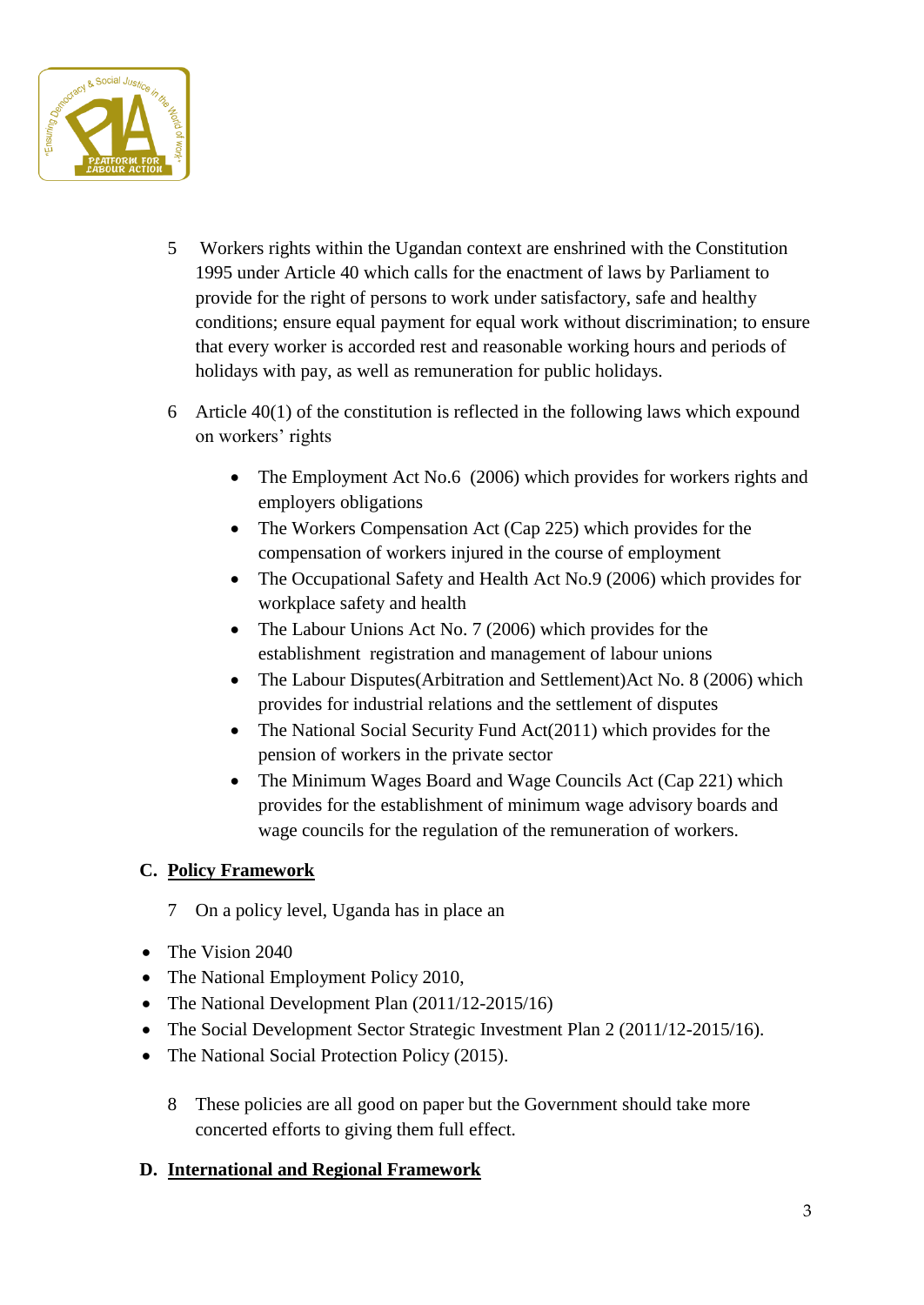

- 9 Uganda is a UN member state and is signatory to key UN treaties and bound by the obligations placed upon it as a consequence. Uganda is also a state party to the International Labour Organisation ILO.
- 10 As such Uganda is bound by the conventions and treaties to which it is signatory all of which recognize workers rights.
- 11 Regionally, Uganda is a member of the East African Community and is signatory to the East African Community Charter and the Common Market Protocol all which recognize and call for the harmonization of labour laws and policies across the region for improved integration.

#### **E. EMERGING ISSUES**

#### **a) Youth Unemployment**

- 12 Increasing youth unemployment persists in Uganda; according to the Uganda Bureau of statistics, youth unemployment stood at 64 percent of the unemployed population in 2012.
- 13 Although the Government has overtime implemented some interventions to address the problem of youth unemployment including schemes such as the Youth Livelihood Fund and skills development programmes for young people, these have had little effect because they are mainly accessible to the youth in urban settings and most times have stringent criteria attached to them. This has rendered them ineffective in combating youth unemployment.
- 14 **Recommendation: Government should prioritise the implementation of the National Employment Policy and take all the necessary action to curb youth unemployment.**

#### **b) Limited Social Protection**

15 Social protection coverage is still low in Uganda, with the majority of the workers in the informal sector excluded from the Contributory National Social Security Fund scheme, there is still inadequate protection for workers injured in the course of employment and delays and bureaucracy in accessing pensions by retired civil servants. Government recently launched the National Social Protection Policy in 2016.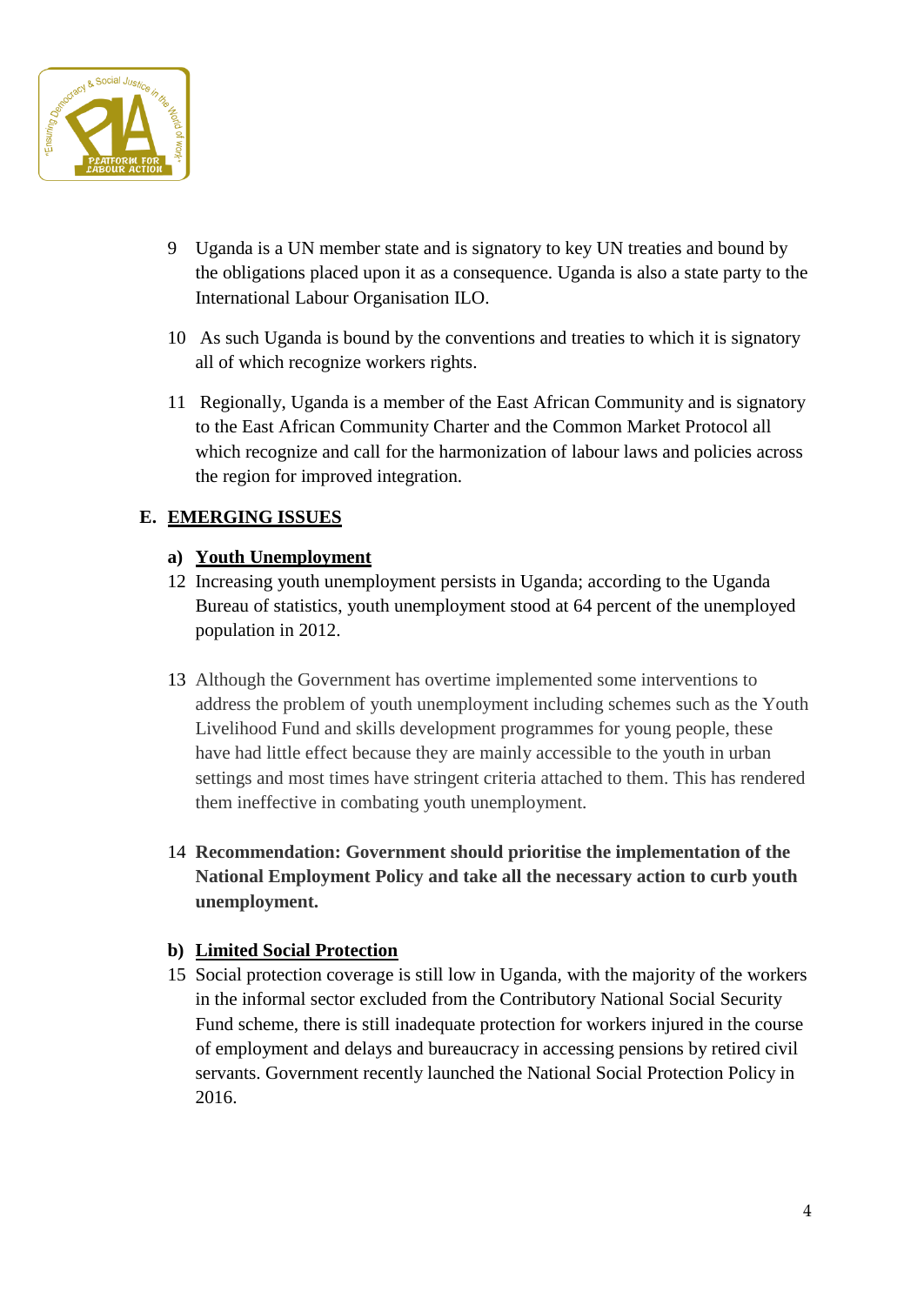

16 **Recommendation: The Government should commit to implementation of the National Social Protection Policy and strengthening social protection mechanisms including the review of the Pension Sector.**

#### **c) Lack of a Decent Minimum Wage,**

- 17 The prevailing minimum wage rates were set in 1984 and currently amounts to Six thousand Uganda Shillings. The lack of a decent minimum wage has left the majority of Ugandan workers at the mercy of unscrupulous employers who often pay low wages in order to maximize profits. This has also contributed to the high unemployment rate as there is a surplus of cheap labour.
- 18 A minimum wage advisory board was appointed in June 2015 and reports that a study is being conducted to inform the minimum wage. There is however apprehension since there was a minimum wages advisory board constituted in 1995, it conducted studies and made recommendations for the revision of the minimum wage which were never adopted. There have also been calls for amendment of the Minimum Wages Advisory Boards and Wage Councils Act and a Private Members Bill entitled the Minimum Wage Bill was filed in December 2015.
- 19 **Recommendation: The Government should commit to the revision of the minimum wage and implement the recommendations of the Minimum wage Board once made in consultation with all stakeholders to ensure protection of workers and afford them decent lives.**
- **d) Labour Migration;**
- 20 Labour export is first gaining rank as the biggest export in Uganda replacing coffee. This has seen a large number of Ugandans seeking employment abroad with remittances of over \$24 million being realized in 2014/15.
- 21 However, there is growing concern over the human rights situations in some of the countries where Ugandans go to work especially those in the Middle East. There have been shocking reports of forced labour, physical and sexual abuse, exploitation and torture. This is more prominent with women recruited to do domestic work; given the private nature of their work which is in private homes.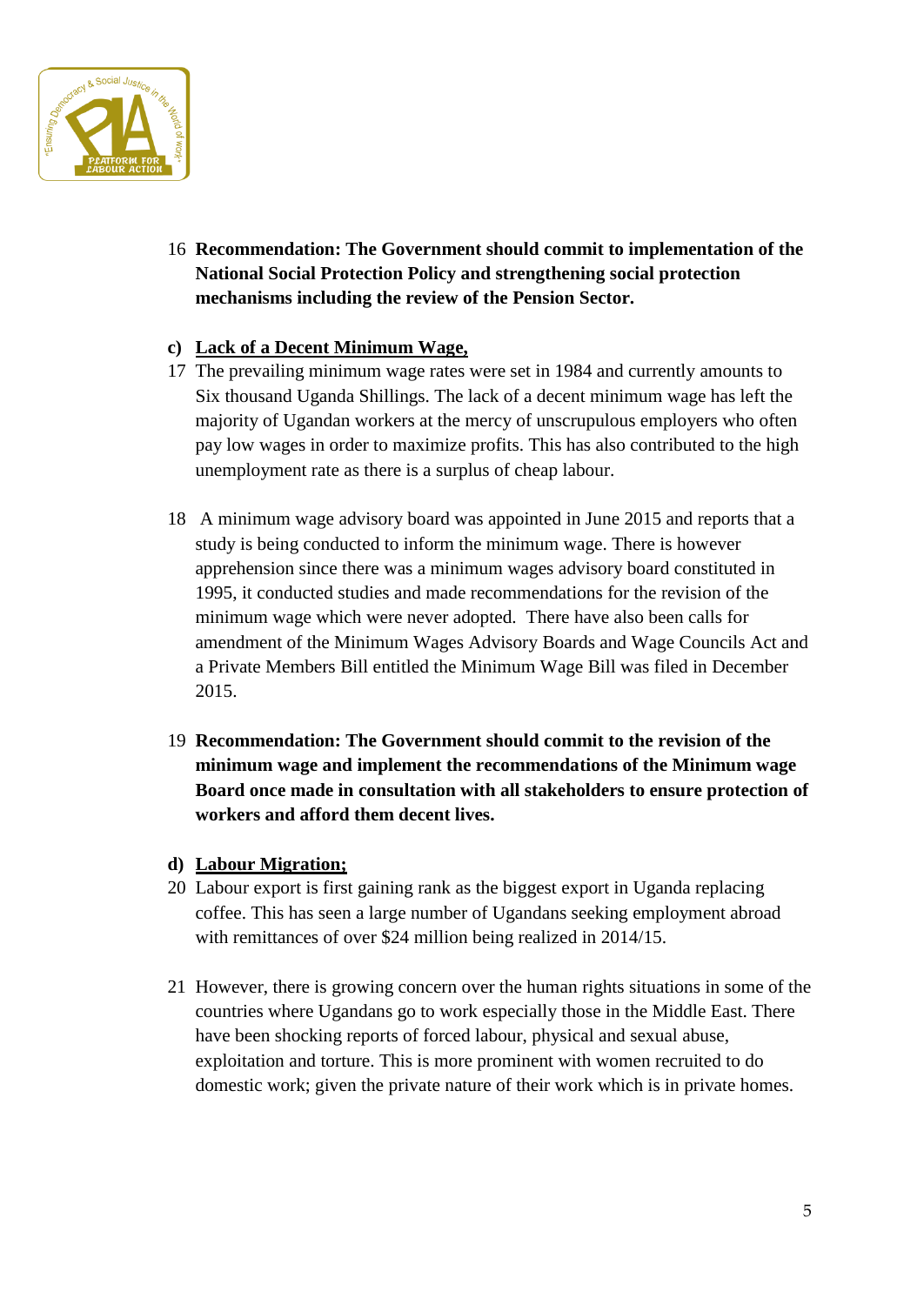

- 22 Labour migration has also been blighted by human trafficking where people are being tricked into slavery and bondage under the guise of securing them employment abroad.
- 23 The problem is further compounded by a lack of reliable data and statistics on Ugandans working abroad. There are also weaknesses in monitoring and offering consular support to Ugandan workers who find themselves stranded or abused in foreign countries.
- 24 Uganda had concluded a bilateral agreement with the Saudi Arabian government for the recruitment of domestic workers but following widespread dissent, a ban has been placed on the exportation of domestic workers for the time being.
- 25 **Recommendation: The Government should strengthen the monitoring and regulation of recruitment agencies to combat trafficking in persons.**
- 26 **Recommendation: The Government should ensure that bilateral agreements entered into with other countries for the export of labour take into account the workers' rights and ensure that there is adequate protection for the workers before they are concluded.**

#### **e) Weak Labour Administration Systems**

- 27 Access to justice for workers remains a challenge to the majority of workers especially the low income earners and those engaged in the informal sector. Although there are labour administration structures in place, these structures including the labour officers who are supposed to be the first court of instance in all employment related disputes by law; are weak; given that there are only 48 labour officers serving over 112 districts faced with perennial underfunding.
- 28 The Industrial Court was revived in 2014 following an 8 year hiatus during which labour cases piled up in the mainstream courts leaving workers without recourse. The court has however continued to be plagued by the ghosts of underfunding, a large quorum factors and uncertainty of tenure for the Judges which have contributed to its inefficiencies. Proposed amendments to the law creating the Industrial Court were submitted but are yet to be adopted. For now, the court is operational but is still constrained to address all the cases pending before it.